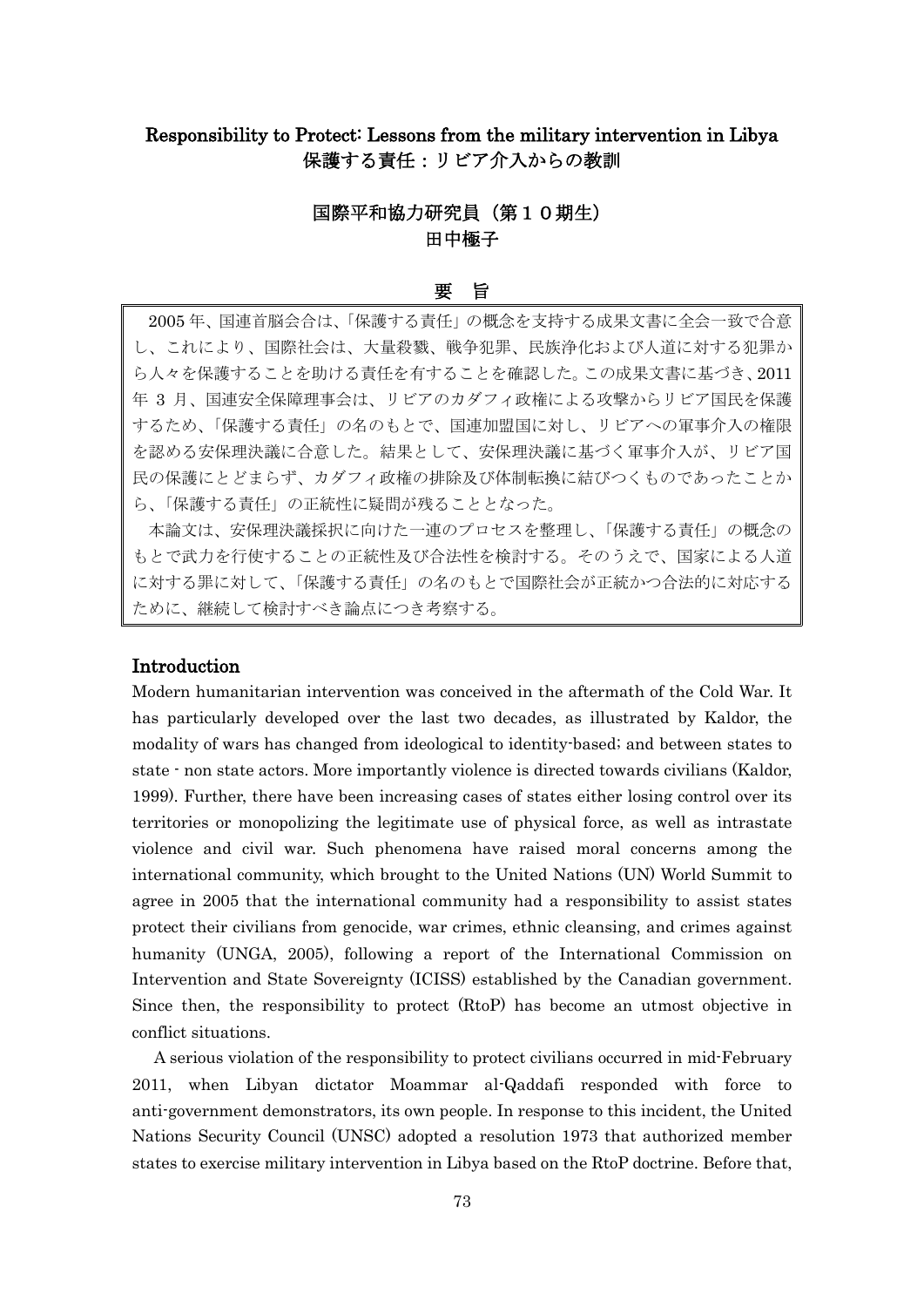the concept of RtoP had never been understood as an obligation upon states or the international community to take action towards particular situations; rather, the concept was recognized only as "political rhetoric (Stahn, 2007; Chesterman, 2011)". Military intervention in Libya, in this sense, can be regarded as a milestone in the RtoP doctrine and legitimizing humanitarian intervention.

With reference to two resolutions that reflect the international commitment to protect civilians in Libya (Resolutions 1970 and 1973), this paper will consider the legitimacy and legality of the use of force under the RtoP concept, and further explore if the RtoP doctrine can be justified as a response of international community to a systematic crime against humanity by the authority of one state.

## 1. The legitimacy and legality of the use of force under the RtoP concept

"Responsibility to protect" is not a legal term, it does not stipulate an obligation to act in a specific way. However, it still invokes a responsibility to respond to a situation. Chesterman links the RtoP concept with Article 99 of the UN Charter, which gives the Secretary-General the right to "bring to the attention of the Security Council any matter which in his opinion may threaten the maintenance of international peace and security," and argues that "the significance of RtoP is not in creating new rights or obligations to do 'the right thing', rather, it is in making it harder to do the wrong thing or nothing at all (Chesterman, 2011)". Thus, immediately after the 2011 incident in Libya, the UN Secretary-General Ban Ki-Moon called for an end to the violence, and he also appealed to the UNSC to take actions, insisting that it was "the first obligation" of the international community to ensure the immediate protection of civilians, and "the international community has the responsibility to step in and take protective action in a collective, timely and decisive manner (Ban, 2011)."

Alongside the Secretary General's first call, the leaders of European countries like the UK, Germany, France, and Italy also condemned the regime's violence and the European Union agreed in principle to impose sanctions (The Washington Post (a), 2011). The Arab League decided that Libya would be excluded from its meetings (The Washington Post (a), 2011). Libya's own delegation to the UN also described the regime's actions as genocide and asked for international intervention (The Washington Post (b), 2011). The United States (US) President Barack Obama, on the other hand, seemed a little cautious at the outset. In a statement in the late afternoon of February 23, he said that he "strongly condemn[ed] the use of violence" but did not mention Qaddafi (The Washington Post (a), (b), 2011).

It was clear that Qaddafi had lost control of territorial integrity, and because of this fact, he could legally be described as no longer being the leader of the country (Cotler and Genser, 2011). Consequently, following the Secretary General's appeal, the UNSC adopted Resolution 1970 on February 26, 2011, which imposed sanctions on Libya in the name of RtoP, including an arms embargo, travel ban and asset freeze, and referred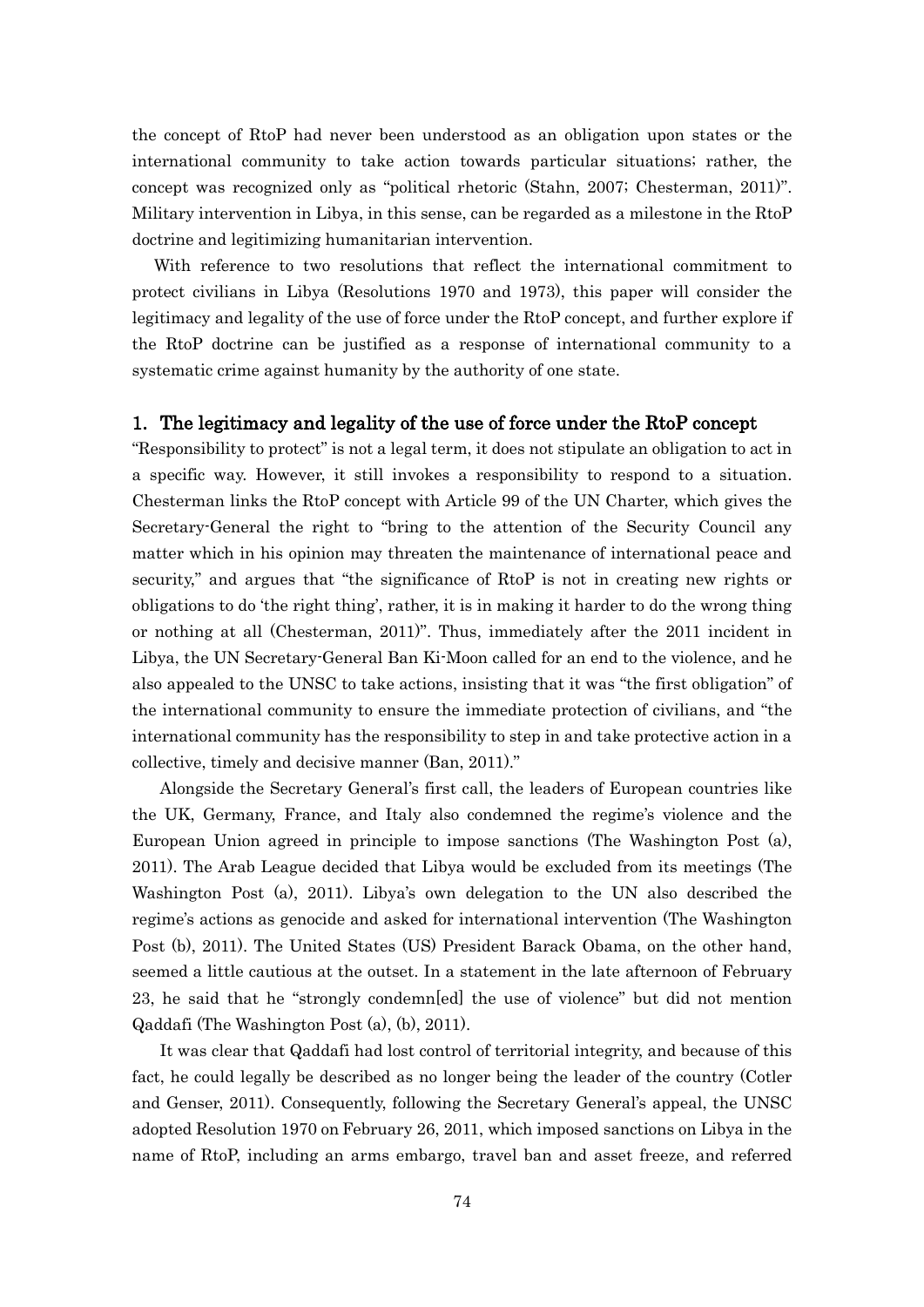Qaddafi to the International Criminal Court on war-crimes charges. In defiance of this resolution, Qaddafi escalated his attack on the Libyan people. Finally, on March 12, the Arab League asked the UNSC to impose a no-fly zone over Libya in the hope of halting Qaddafi's attack on his own people.

The establishment of a no-fly zone means a military intervention, under which a ban is imposed on all flights of the Libyan government, though military flights by coalition forces are necessary to enforce the ban and to protect civilians. G8 member countries were divided over the issue (Broder, 2011). Germany was cautious because military intervention could result in an endless war; while Russia questioned whether the need for a no-fly zone had been established, and whether it had a strong legal basis (Broder, 2011). The US, whose military was already committed in Iraq and Afghanistan, was cautious about endorsing any action that could overstretch its capacity. For the same reason, the UNSC was also divided over a proposed draft resolution that called for a no-fly zone over Libya and authorized the use of force to halt the bombing of civilians by Qaddafi. Eventually, after the Qaddafi regime's continuous aggression, the UNSC adopted Resolution 1973 on March 17, establishing a no-fly zone and authorized "all necessary measures . . . to protect civilians and civilian populated areas under threat of attack" with abstentions from Russia, China, Germany, Brazil, and India. This resolution was significant in that "the Security Council helped bridge the gap between legitimate (ethically justifiable) and legal (legally authorized) intervention" (Doyle, 2011) in the name of RtoP.

The legality of humanitarian intervention often provokes a controversy between the contradictory norms of state sovereignty and of universal human rights. The maxim of international law expressed in the UN Charter is the concept of sovereign equality of all the UN member states (Article  $2[1]$ ), which establishes a substantial barrier against intervention by international community. The UN General Assembly Resolution 2625 also endorses the Charter Article  $2[1]$ , stressing that "no state or group of states has the right to intervene, directly or indirectly, for any reason whatever, in the internal or external affairs of any other state" and that armed intervention against the personality of the state is "in violation of international law." Doyle addressed this tension between the concept of RtoP and the UN Charter, arguing that the UN action against Qaddafi's regime should be considered in light of the UN Charter (Doyle, 2011). His point is that abuses of the UN Charter by member states, including the slaughter of civilians, do not automatically qualify as an "international threat" under the Charter.

However, at the same time, as Reisman argues, international law has installed a major imperative for intervention; that is, "internationally guaranteed human rights" (Reisman, 2004). The central concern of modern international human rights law is, according to Reisman's interpretation, how to transform regimes into governments whose methods of operation approximate human rights standards. In this view, the concept of RtoP reinforces the imperative for regime change. The approval of military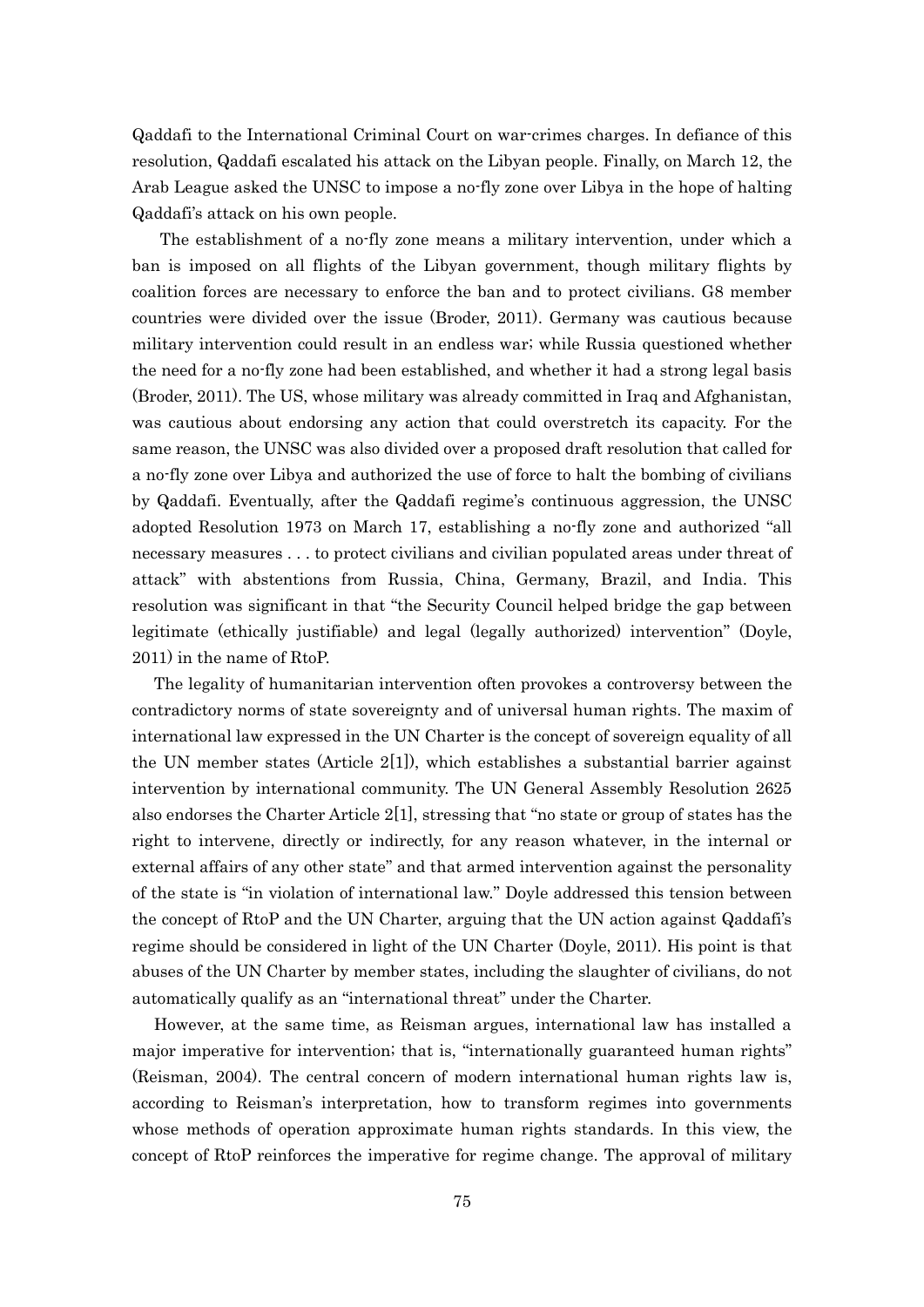intervention in the name of the RtoP in Resolution 1973, in which sovereignty is understood as a concept associating with the state's capacity to provide effective protection to populations at risk, is therefore understood as a significant departure from traditional sovereign rights (Orford, 2011). The term "responsibility" would then mean that UN member states are conferred the power and authority to protect civilians.

The different positions of the Security Council members on the issue of no-fly zone over Libya nevertheless exposed its struggle to interpret these principles. The RtoP concept undoubtedly provided a normative authorization for certain kinds of interference. However, the constitutive question is that the conflict between these two principles—sovereign equality and RtoP—is indivisibly associated with the question of who decides what to be implemented by whom and to what extent. The recent interventions in Iraq and Afghanistan initiated by the US sparked a legal discord in the interpretation of the UNSC's authorization of the use of force. Those who advocate multilateralism raised their concerns about admitting the UNSC's authority to confer power to states, individually or collectively, or of agencies outside the UN to use force because it could mean returning authority to individual states to use force. This would go against the fundamental principle of the UN Charter, which was to give the authority of enforcement action to the UNSC (Mogami, 2007).

An attempt to reconcile these two contradictory principles can be recognized in the case of Libya. Resolution 1970 maintained "the Libyan authority's responsibility to protect its populations," and reaffirmed the UNSC's "strong commitment to the sovereignty, independence, territorial integrity and national unity" of Libya. The UNSC at this stage still tried to refer the situation to the International Criminal Court and to impose sanctions in accordance with the UN Charter, rather than conferring authority to individual member states or regional organizations. Despite authorizing member states to take all necessary measures through Resolution 1973, the UNSC again attempted to alleviate this problem by embracing the Arab League's calls for the imposition of a no-fly zone. By doing so, military intervention was associated with the maintenance of international peace and security in the region, and justification was shaped in line with the UN Charter. In this sense, therefore, neither the RtoP concept in general nor Resolution 1973 in particular has changed the standing prohibition on the use of force outside the UN Charter.

The question then remains as to who the agents of international humanitarianism are. From a legal perspective, as Libya did not attack any of the NATO member states, the legitimacy of NATO's involvement is questionable. For the maintenance of international peace and security, Chapter VIII of the UN Charter recognizes the existence of regional arrangements or agencies, which can be utilized by the UNSC. Although there are no clear criteria about what "regional arrangements or agencies" are, such arrangements or agencies are required to fully inform its activities to the UNSC under Article 54 of the UN Charter. Resolution 1973 also insisted that states or regional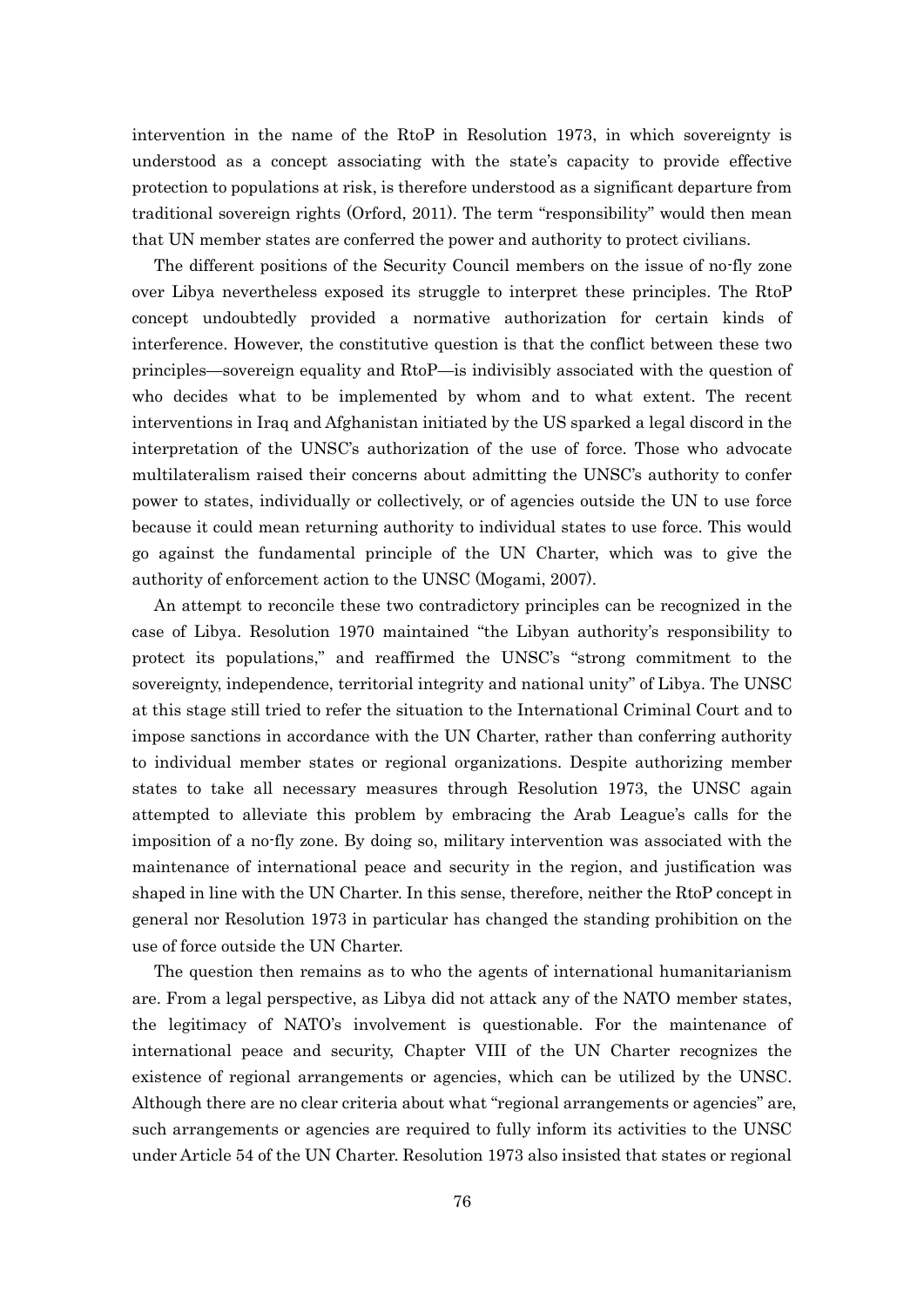organizations who take action shall inform the UN Secretary General and the Secretary General of the Arab League immediately of measures taken in their exercise. NATO, however, is not a Chapter VIII organization but a collective self-defense organization under Article 51 of the UN Charter, for the very rationale that it wanted to free its actions from prior authorization by the UNSC (Abass, 2011).

Resolution 1973, therefore, does not specifically refer NATO, and it was a clear indication that NATO was not intended as a beneficiary of a Resolution 1973 mandate (Abass, 2011). Rather, the Arab League was explicitly referred to as a primary beneficiary in Resolution 1973, by addressing "the States concerned in cooperation with the League of Arab States" as well as requesting the member states concerned to inform the Secretary-General of the Arab League as well as the UN Secretary-General of measures taken. Nonetheless, NATO has responded several times to UNSC resolutions and most likely will continue doing so; therefore, Resolution 1973 can be regarded as an effort to fill the gap between the law and practice.

## 2. Is RtoP genuinely about protecting innocent, unarmed civilians?

Behind the necessity to map the legal basis for intervention in Libya is the constitutive question of justice regarding the RtoP concept. When Qaddafi's atrocities in 2011 were first revealed, Obama was reluctant to intervene, making the point that the US would not take the lead in opposing Qaddafi. Even after Resolution 1973 was adopted, the US initially expressed great reluctance about being drawn into another armed conflict in a Muslim country (Bilefsky and Landler, 2011). Subsequently, Obama defended his decision, saying "there will be times when our safety is not directly threatened, but our interests and our values are (Obama, 2011)." In this part of the article, the moral aspect of the RtoP whether humanitarian intervention is a duty or benevolence will be discussed.

Walzer cites the Hebrew word *tsedakah*, which is commonly translated as "charity" but which comes from the same root as the word for "justice," arguing that charity has to be governed by the demands of justice, and justice comes two-in-one in humanitarian intervention, particularly when it is for those without a state, living in a failed state, or in a state torn by civil war (Walzer, 2011). Additionally, given that there is no higher authority to which those people can appeal for help, he argues that humanitarianism should be considered in the context of a political project and be asked what justice is required in the two-in-one humanitarian intervention (Walzer, 2011).

Wars justified by moral claims of humanitarianism carry the problems of selectivity, political incentives, and cost-effectiveness (Bass, 2011). Specifically, while there are humans facing violence in many places, how one spot is chosen over another comes into question. A major reason for this stems from powerful political incentives to do humanitarianism on the cheap. From the experiences of humanitarian intervention such as in Somalia, Rwanda, Srebrenica, or recently in Iraq and Afghanistan, Western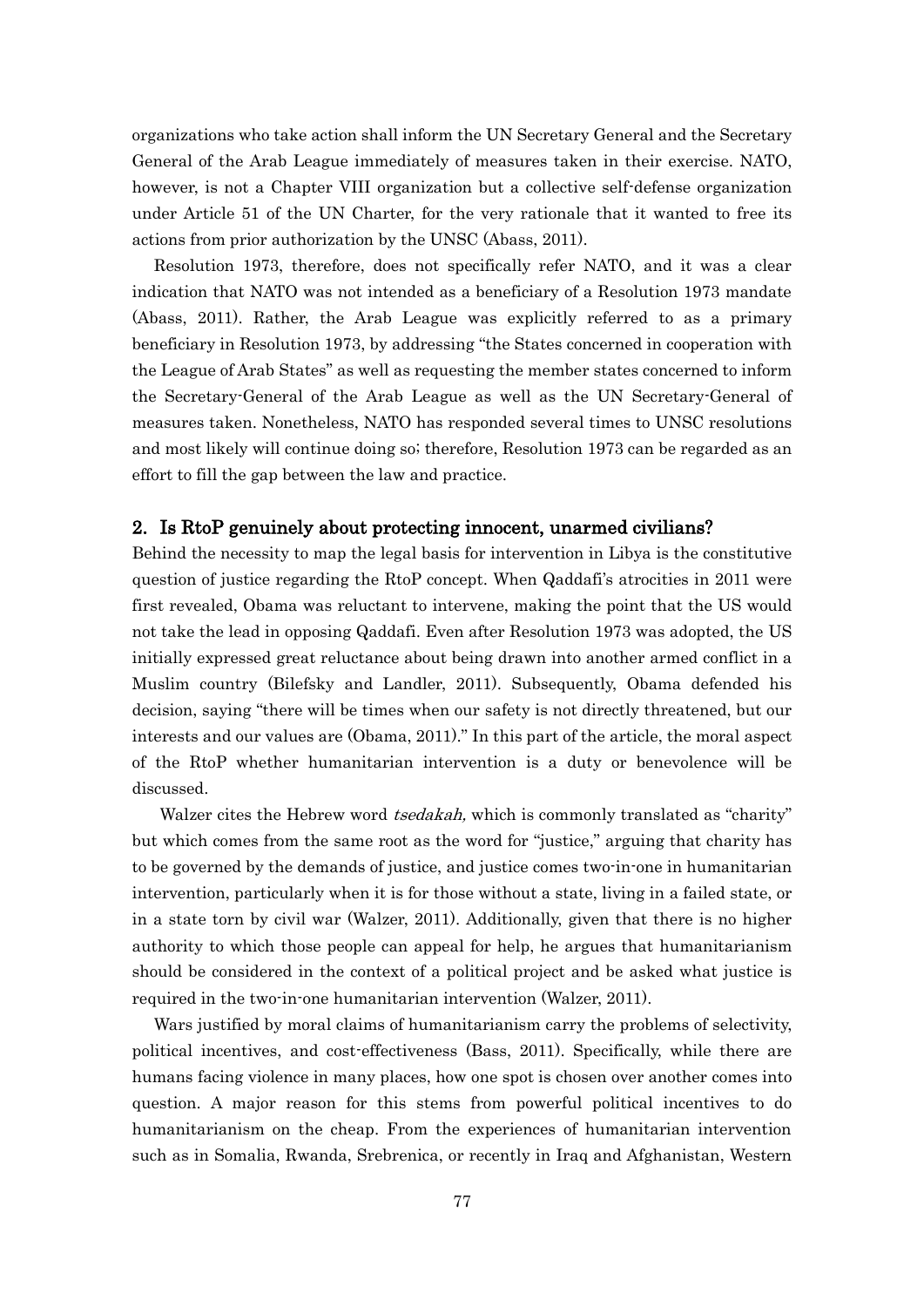leaders have learnt that once a one-sided slaughter becomes a two-sided war, it could be at risk of being imputed a moral equivalence, as when NATO leaders were accused of being the real war criminals for bombing Belgrade. Consequently, humanitarian interventions tend to use limited means while flirting with maximalist goals.

Due to such risks, at the outset of Qaddafi's violence against his people, some could argue that humanitarian intervention is only supererogatory, particularly when the costs are excessive both in terms of soldiers' lives and resources (Lango, 2010). This is also a reason why Walzer believes that humanitarian intervention needs to be considered in line with the two-in-one criteria. In order to assess the value of humanitarian intervention in Libya, it should be asked whether the interveners were acting justly and respectfully toward the Libyan people who required protection.

The above-mentioned ICISS report also advocated that any form of a military intervention initiated under the premise of RtoP must fulfill six criteria in order to be justified as an extraordinary measure of intervention, and it includes right intention, i.e., the primary purpose being to halt or avert human suffering (Lango, 2010). Contrary to this criteria, as Evans' rightly assessed, the UNSC consensus regarding when and how to apply RtoP in February and March 2011 had "evaporated in a welter of recrimination" about how NATO carried a mandate to protect civilians, when it became apparent that the intervention would settle for nothing less than regime change (Evans, 2012).

The difficulty of implementing RtoP is that there seems to be little, if any, criteria to distinguish between preventing assault against innocent civilians, which is what RtoP is for, and supporting Libyan rebels, which RtoP is not intended to provide. And some could defend the offensive nature of such effort for the reason that regime change would be the only way to effectively protect civilians, given Qaddafi's appallingly inhumane acts of violence (Findlay, 2011). The concept of RtoP, however, was envisioned neither as pro-democracy nor anti-democracy, and in line with Walzer's two-in-one criteria, regime change cannot be justified as it is an ideological, not humanitarian, project (Walzer, 2011). As a consequence, the events in Libya left a serious question whether the concept of RtoP was used not only to protect civilians but also to remove Qaddafi, which links to a regime change.

The result of Libyan case reflects on a factor slowing an international response to the present crisis in Syria (Rodrigues, 2012). Despite a rapidly climbing death toll, as many as 30,000 or more (Solomom, 2012), the Security Council remains almost completely paralyzed, due to Russia and China exercising the veto. One of the main reasons why Russia and China are vetoing any Security Council resolutions is because of the linkage between the RtoP doctrine and the subsequent regime change in Libya (Rodrigues, 2012). If the RtoP doctrine to be justified as a means to respond to protect innocent civilians from their own government, it is inevitable for the international community to further elaborate the modernity of implementing the doctrine through robust debate.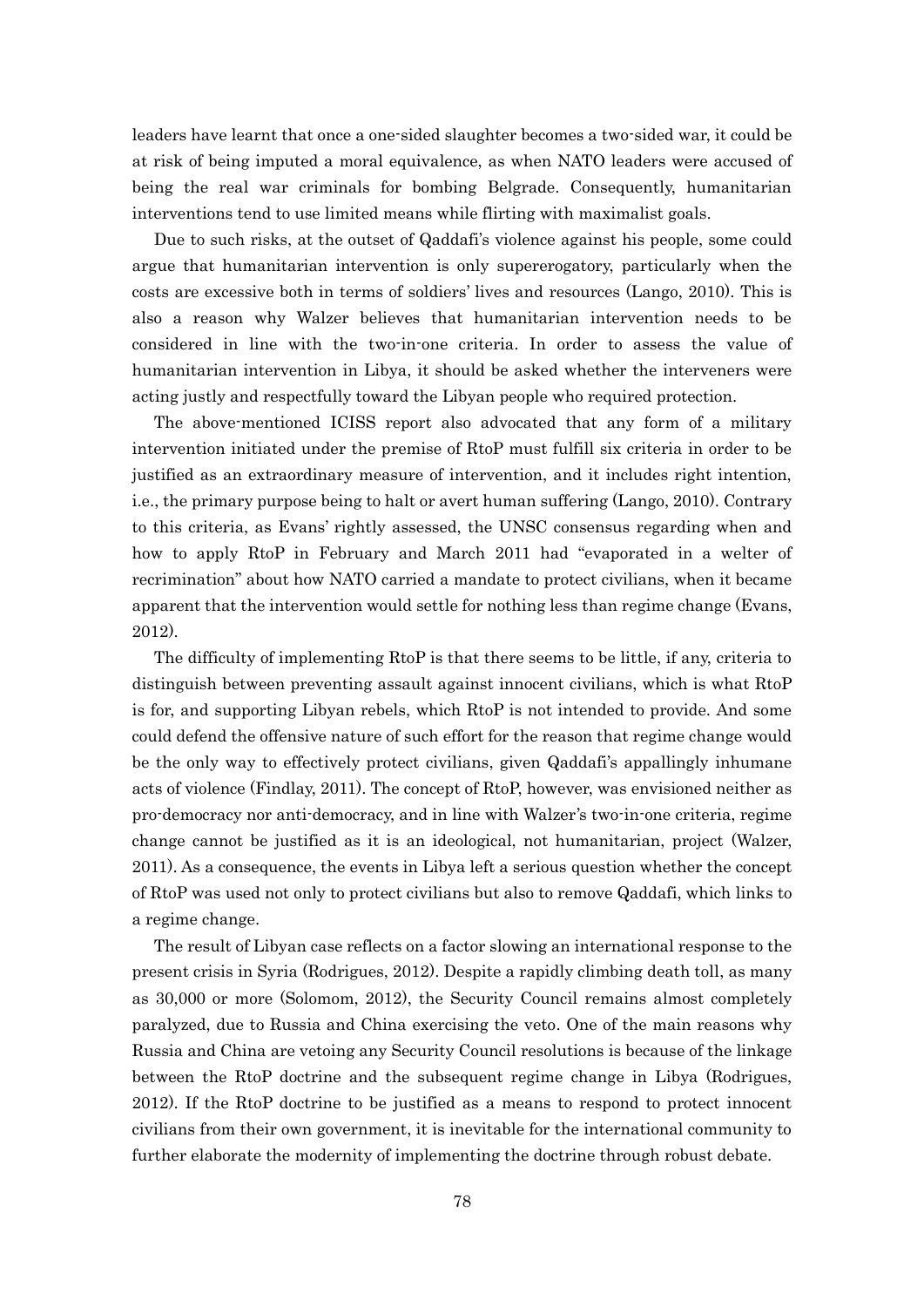One response to this issue was initiated in November 2011, when Brazil circulated a document, titled "Responsibility while protecting: elements for the development and promotion of a concept" to the UN General Assembly (UNGA, 2011). In this document, Brazil argues that the RtoP concept needs a complementary set of principles and procedures. The key proposals of the Brazilian paper are for a set of fundamental principles to be fully debated and taken into account before the Security Council mandates any use of military force. It also recommends establishing enhanced monitoring and review processes throughout the entire length of the authorization which would enable such mandates are implemented to ensure responsibility while protecting.

Renewed consensus on the use of force in the name of RtoP in the cases of crimes against humanity by the authority of a country is going to be hard to achieve: it will certainly come too late to be very helpful in solving the present crisis in Syria. However, if the international community does not want to repeat the regrettable memories of Rwanda, Srebrenica or Kosovo, then, we are now facing the challenge in defiance of the UN Charter and every principle of a rule based international order, avoiding either a total and disastrous inaction in the face of mass atrocity crimes, or an action being taken to stop them without authorization by the Security Council.

### Conclusion

When the concept of RtoP first emerged in 2005, it was regarded as political rhetoric and did not impose any obligation upon UN member states. Resolutions 1970 and 1973, which authorized sanctions by the UN member states and regional organizations and the establishment of a no-fly zone over Libya, can be seen as milestones in the international commitment to justice in the name of RtoP, rather than a mere philanthropy. This led to in-depth questions regarding what "responsibility" means to the international community, both in light of legality and morality. One answer is that humanitarian intervention should be considered carefully in line with the two-in-one criteria of justice and morality. However, in situations where there are no agreements on what justice requires, and in situations where humanitarian intervention inescapably requires political choice, the implementation of "justice" tends to stem from arbitrary judgment by major power. The case of Libya highlights the need for further development of the additional principle and procedures in multilateral endeavors when any use of military force is mandated.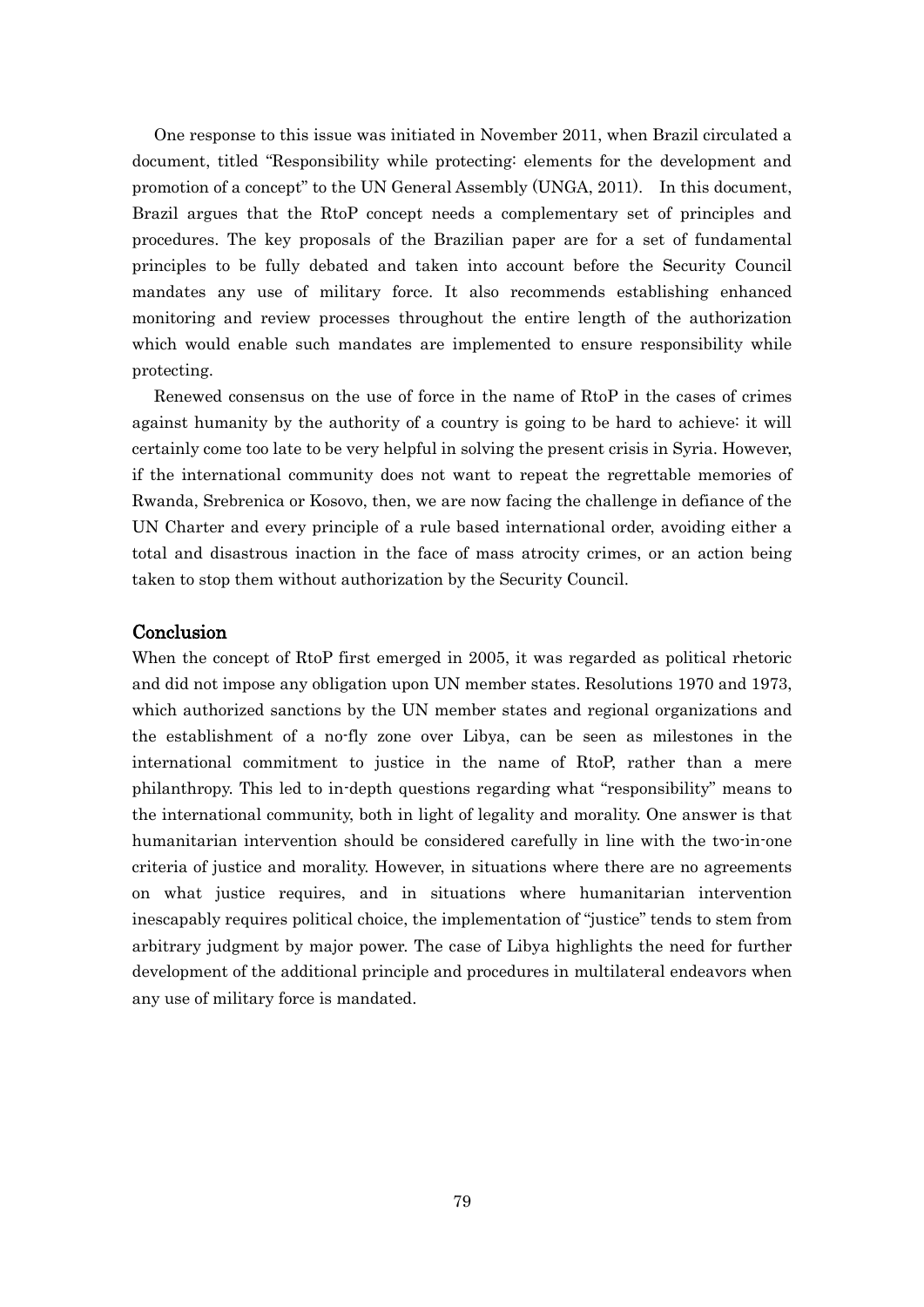## Bibliography

#### United Nations Documents

- United Nations General Assembly, 2005 World Summit Outcome, UN Doc. A/60/L.1 (September 20, 2005).
- United Nations General Assembly, "Letter dated 9 November 2011 from the Permanent Representative of Brazil to the United Nations addressed to the Secretary-General," A/66/551-S/2011/701 (November 11, 2011)

United Nations Security Council Resolution 1970 (February 26, 2011)

United Nations Security Council Resolution 1973 (March 17, 2011)

#### Newspaper Articles

- Bass, G. J., "Why Humanitarian Wars Can Go So Wrong," The Washington Post, April 9, 2011.
- Bilefsky, D. and Landler, M., "As U.N. Backs Military Action in Libya, U.S. Role is Unclear," The Washington Post, March 17, 2011.
- Broder, J., "U.S. and Allies Weigh Options for No-fly Zone Over Libya," New York Times, February 28, 2011.
- Cotler, I. and Genser, J., "Libya and the Responsibility to Protect," New York Times, February 28, 2011.
- Rodrigues, S., "Somewhere Between Civil War and Regime Transition: The Responsibility to Protect Response to Libya and Syria", Small Wars Journal, June 12, 2012,

[http://smallwarsjournal/jrnl/art/somewhere-between-civil-war-and-regime-transit](http://smallwarsjournal/jrnl/art/somewhere-between-civil-war-and-regime-transition-the-responsibility-to-protect-response-to) [ion-the-responsibility-to-protect-response-to](http://smallwarsjournal/jrnl/art/somewhere-between-civil-war-and-regime-transition-the-responsibility-to-protect-response-to) accessed 31 October 2012

- Solomon, E., 'Syrian death toll now tops 30,000: Activist group', Reuters, Beirut, 26 September 2012, [http://www.reuters.com/article/2012/09/26/us-syria-crisis-toll-idUSBRE88P12Y20](http://www.reuters.com/article/2012/09/26/us-syria-crisis-toll-idUSBRE88P12Y20120926) [120926](http://www.reuters.com/article/2012/09/26/us-syria-crisis-toll-idUSBRE88P12Y20120926) accessed 31 October 2012
- The Washington Post (a), Why was President Obama last to speak up on Libya?, February 23, 2011

The Washington Post (b), No help for Libya from President Obama, February 25, 2011

## Statements

Ban Ki-Moon, "Statement," February 25, 2011,

http://www.un.org/apps/sg/sgstats.asp?nid=5109. Accessed 30 October 2012

- Obama, B., "Remarks by the President in Address to the Nation on Libya," (speech, National Defense University, Washington, D.C., March 28, 2011).
- Evans, G., "The Responsibility to Protect After Libya and Syria", addressed at Global Centre for the Responsibility to Protect, to annual Castan Center for Human